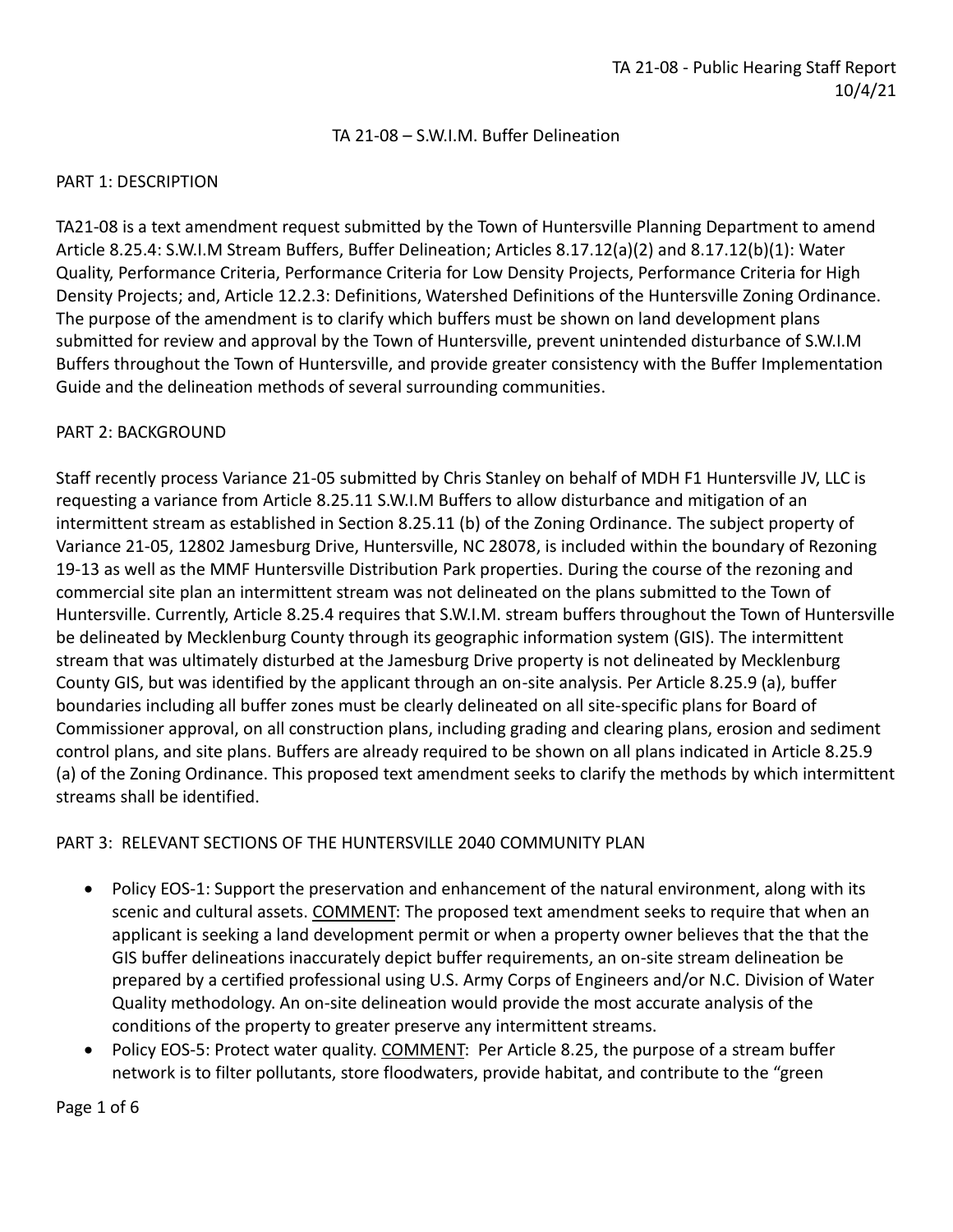infrastructure." Stream systems are comprised of each stream and its respective drainage basin. Streams have the primary natural functions of conveying storm and ground water, storing floodwater, and supporting aquatic life. Vegetated lands adjacent to the stream channel in the drainage basin serve as "buffers" to protect the stream's ability to fulfill its natural functions. Buffers have the primary natural functions of protecting water quality by filtering pollutants, providing intermittent storage for floodwaters, allowing channels to meander naturally, and providing suitable habitat for wildlife. The proposed text amendment seeks to provide requirements during plan review to prevent unintended disturbance to water quality.

## PART 4: STAFF RECOMMENDATION

Planning staff recommends approval of the proposed text amendment application. EOS-1 and EOS-5 support the preservation of the natural environment and protection of water quality. The purpose of the amendment to Article 8.25.4: S.W.I.M Stream Buffers, Buffer Delineation is to clarify which buffers must be shown on land development plans submitted for review and approval by the Town of Huntersville, prevent unintended disturbance of S.W.I.M Buffers throughout the Town of Huntersville, and provide greater consistency with the Buffer Implementation Guide and the delineation methods of several surrounding communities. Articles 8.17.12(a)(2) and 8.17.12(b)(1): Water Quality, Performance Criteria, Performance Criteria for Low Density Projects, Performance Criteria for High Density Projects; and, Article 12.2.3: Definitions, Watershed Definitions of the Huntersville Zoning Ordinance are proposed to be amended to be consistent with the proposed language of Article 8.25.4.

Please see the drafted text below and the proposed amendment ordinance included in the agenda packet. Removed language is struck out, new language is **bold underline**.

Article 8.25.4: S.W.I.M. Stream Buffers, Buffer Delineation

S.W.I.M. Stream Buffers, throughout the jurisdiction of the Town of Huntersville, shall be delineated by**: 1)**  Mecklenburg County through its geographic information system (GIS) using the most current digital elevation model (DEM) of no greater than 10-foot cells.; **or, 2) if seeking a land development permit or when a property owner believes that the GIS buffer delineations inaccurately depict buffer requirements, an on-site stream delineation prepared by a certified professional using U.S. Army Corps of Engineers and/or N.C. Division of**  Water Quality methodology and which is approved by the Town. This stream buffer delineation including buffer widths shall be periodically updated as new data becomes available. The most recent delineation shall be provided for public use through Mecklenburg County'swebsite.

Articles 8.17.12(a)(2); 8.17.12(b)(1): Water Quality, Performance Criteria, Performance Criteria for Low Density Projects; Performance Criteria for High Density Projects

Built-Upon Area Setbacks. All built-upon area for development and redevelopment subject to the requirements of this ordinance shall be at a minimum of 30 feet landward of all perennial and intermittent surface waters. This built-upon area setback can be located within the water quality buffer area. Surface water shall be deemed present if the feature is approximately shown on either the most recent version of the soil survey map prepared

Page 2 of 6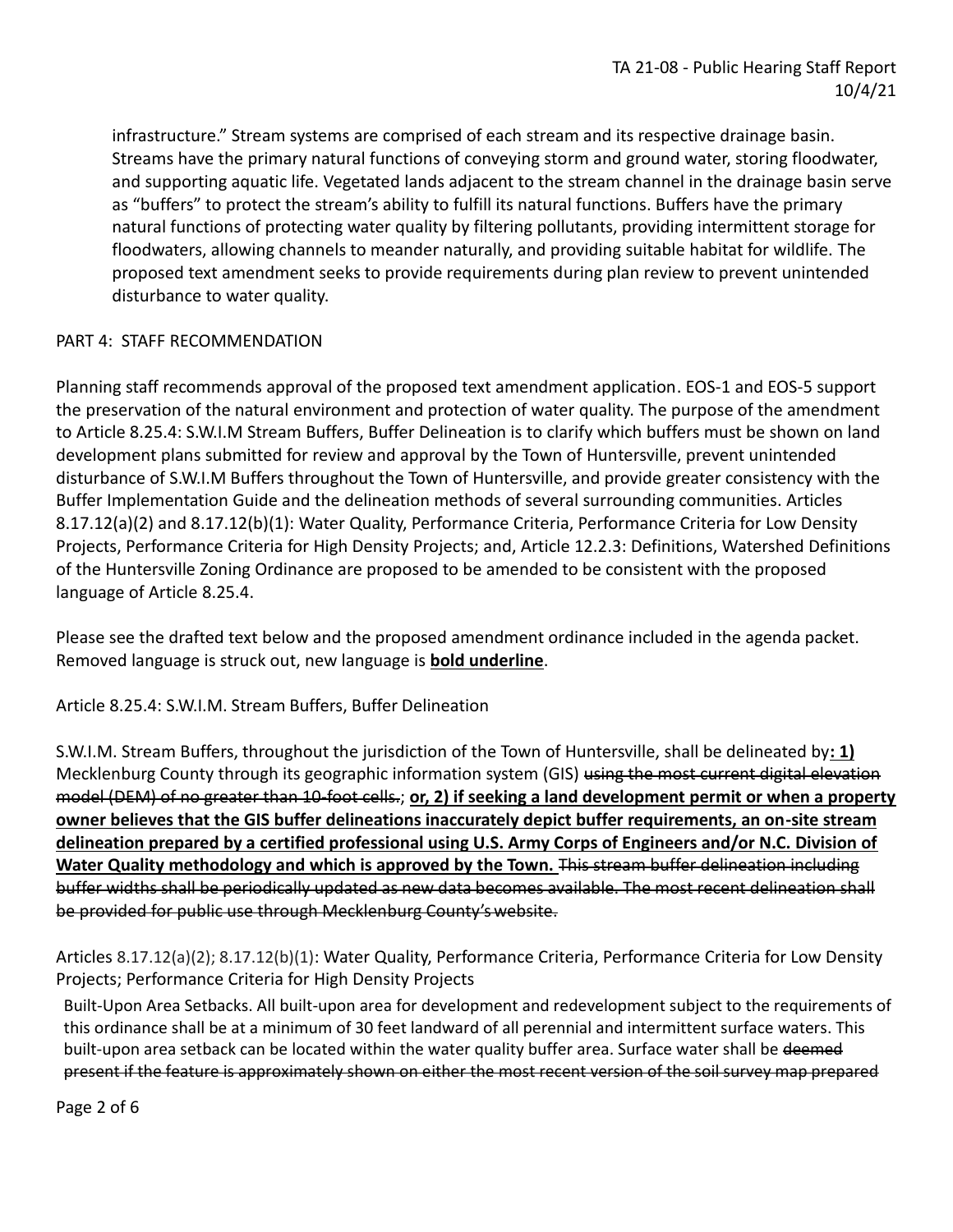by the Natural Resources Conservation Service of the United States Department of Agriculture or the most recent version of the 1:24,000 scale (7.5 minute) quadrangle topographic maps prepared by the United States Geologic Survey (USGS). **delineated in the field by a certified professional using U.S. Army Corps of Engineers and/or N.C. Division of Water Quality methodology.** An exception to this requirement shall be granted if one or more of the following is satisfied and documented:

- (a) Based on an on-site determination by the Storm Water Administrator, surface waters are not present on the site. When a landowner or other affected party believes that the maps have inaccurately depicted surface waters, he or she shall consult the Storm Water Administrator. Upon request, the Storm Water Administrator shall make on-site determinations. Surface waters that appear on the maps shall not be subject to this ordinance if this on-site determination shows that they fall into one of the following categories:
	- Ditches and manmade conveyances other than modified natural streams unless constructed for navigation or boat access.
	- Manmade ponds and lakes located outside natural drainage ways.
	- Ephemeral (storm water) streams

# Article 8.17.12(b)(1)

Built-Upon Area Setbacks. All built-upon area for development and redevelopment subject to the requirements of this ordinance shall be at a minimum of 30 feet landward of all perennial and intermittent surface waters. This built-upon area setback can be located within the water quality buffer area. Surface water shall be deemed present if the feature is approximately shown on either the most recent version of the soil survey map prepared by the Natural Resources Conservation Service of the United States Department of Agriculture or the most recent version of the 1:24,000 scale (7.5 minute) quadrangle topographic maps prepared by the United States Geologic Survey (USGS). **delineated in the field by a certified professional using U.S. Army Corps of Engineers and/or N.C. Division of Water Quality methodology.** An exception to this requirement shall be granted if one or more of the following is satisfied and documented:

- (a) Based on an on-site determination by the Storm Water Administrator, surface waters are not present on the site. When a landowner or other affected party believes that the maps have inaccurately depicted surface waters, he or she shall consult the Storm Water Administrator. Upon request, the Storm Water Administrator shall make on-site determinations. Surface waters that appear on the maps shall not be subject to this ordinance if this on-site determination shows that they fall into one of the following categories:
	- Ditches and manmade conveyances other than modified natural streams unless constructed for navigation or boat access.
	- Manmade ponds and lakes located outside natural drainage ways.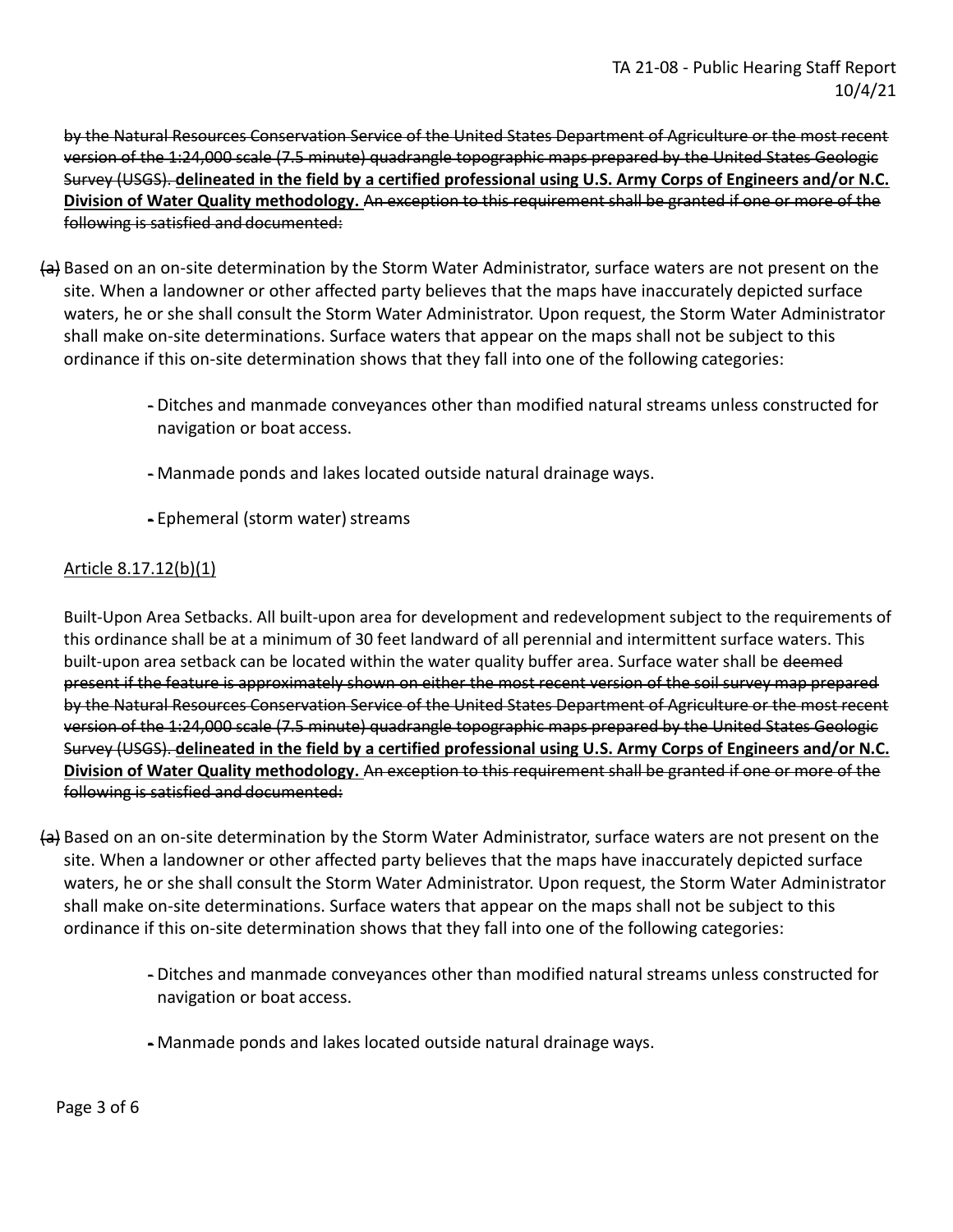## - Ephemeral (storm water) streams

Article 12.2.3: Definitions, Watershed Definitions

Perennial Stream. A stream or creek containing a continuous natural flow of water throughoutthe year except possibly under exceptionally dry conditions. They are identified on United States Geological Survey Quadrangle Maps by solid blue lines. **They shall be delineated in the field by a certified professional using U.S. Army Corps of Engineers and/or N.C. Division of Water Quality methodology.**

## PART 5: HUNTERSVILLE ORDINANCE ADVISORY BOARD

The Huntersville Ordinances Advisory Board (HOAB) reviewed a previous draft of the proposed text August 5, 2021 and recommended approval. Revised language will be presented to the HOAB for the October 7, 2021 meeting. The HOAB reviewed the revised language and recommended unanimous approval with the below revision:

S.W.I.M. Stream Buffers, throughout the jurisdiction of the Town of Huntersville shall be delineated for the purposes of land development permits by an on-site stream **delineation prepared by a certified professional using U.S. Army Corps of Engineers and/or N.C. Division of Water Quality methodology, which has been approved by the Town. Delineation by** Mecklenburg County through its geographic information system (GIS) using the most current digital elevation model (DEM) of no greater than 10 foot cells is allowed for development not requiring a land development permit site plan approval. This stream buffer delineation including buffer widths shall be periodically updated as new data becomes available. The most recent delineation shall be provided for public use through Mecklenburg County's website.

PART 6: PUBLIC HEARING

The Public Hearing took place October 4, 2021.

PART 7: PLANNING BOARD RECOMMENDATION

The Planning Board is scheduled to consider this text amendment October 26, 2021.

PART 8: ATTACHMENTS AND ENCLOSURES Attachment 1 - Draft Language Ordinance Attachment 2 - Text Amendment Application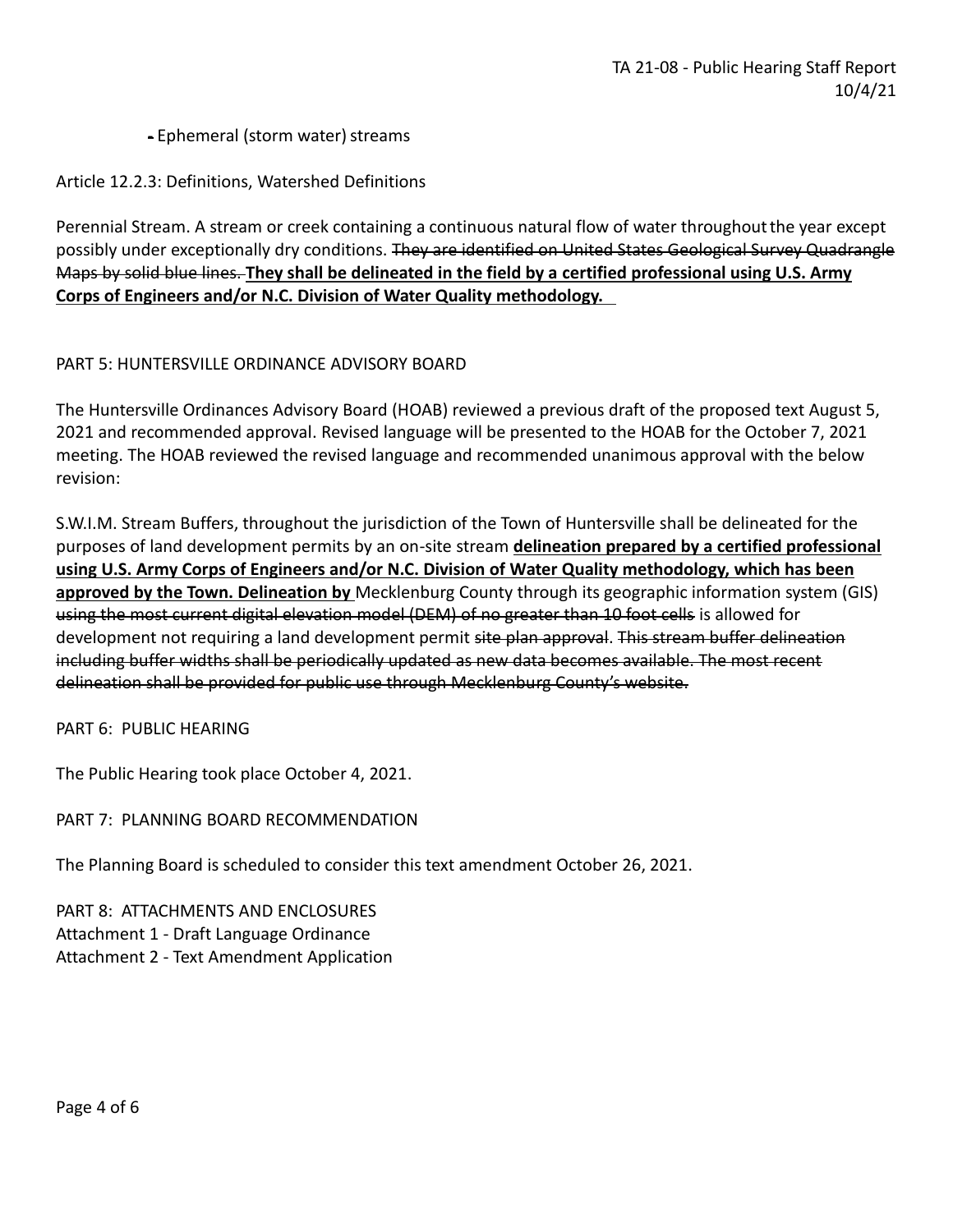# PART 9: STATEMENT OF CONSISTENCY – TA21-08

| <b>Planning Department</b>               | <b>Planning Board</b>                   | <b>Board of Commissioners</b>           |
|------------------------------------------|-----------------------------------------|-----------------------------------------|
| APPROVAL: In considering the             | APPROVAL: : In considering the          | <b>APPROVAL:</b> : In considering the   |
| proposed amendment TA21-08, to           | proposed amendment TA21-08, to          | proposed amendment TA21-08, to          |
| amend Article 8.25.4: S.W.I.M            | amend Article 8.25.4: S.W.I.M           | amend Article 8.25.4: S.W.I.M           |
| Stream Buffers, Buffer Delineation;      | Stream Buffers, Buffer Delineation;     | Stream Buffers, Buffer Delineation;     |
| 8.17.12(a)(2)<br>Articles<br>and         | 8.17.12(a)(2)<br>Articles<br>and        | 8.17.12(a)(2)<br><b>Articles</b><br>and |
| $8.17.12(b)(1)$ :<br>Quality,<br>Water   | $8.17.12(b)(1)$ :<br>Water<br>Quality,  | $8.17.12(b)(1)$ :<br>Quality,<br>Water  |
| Criteria,<br>Performance                 | Performance Criteria, Performance       | Performance Criteria, Performance       |
| Performance Criteria<br>for Low          | Criteria for Low Density Projects,      | Criteria for Low Density Projects,      |
| Density Projects, Performance            | Performance Criteria for High           | Performance Criteria for High           |
| Criteria for High Density Projects;      | Projects;<br>and,<br>Article<br>Density | Density Projects; and, Article          |
| and, Article 12.2.3: Definitions,        | Definitions,<br>12.2.3:<br>Watershed    | Definitions, Watershed<br>12.2.3:       |
| Definitions of the<br>Watershed          | Definitions of the<br>Huntersville      | Definitions of the Huntersville         |
| Huntersville Zoning Ordinance to         | Zoning Ordinance to clarify which       | Zoning Ordinance to clarify which       |
| clarify which and how buffers must       | and how buffers must be shown on        | and how buffers must be shown on        |
| be shown on land development             | land development plans submitted        | land development plans submitted        |
| plans submitted for review and           | for review and approval by the          | for review and approval by the          |
| by<br>the<br>Town<br>approval<br>οf      | Town of Huntersville, the Planning      | Town of Huntersville, the Town          |
| Huntersville, the Planning Staff         | Board recommends approval based         | Board recommends approval based         |
| approval of<br>recommends<br>the         | the<br>amendment<br>being<br>on         | amendment<br>the<br>being<br>on         |
| application<br>based<br>the<br><b>on</b> | consistent with (insert applicable      | consistent with (insert applicable      |
| amendment being consistent with          | plan reference)                         | plan reference)                         |
| policies EOS-1 and EOS-5 of the          |                                         |                                         |
| Huntersville<br>2040<br>Community        | It is reasonable and in the public      | It is reasonable and in the public      |
| Plan.                                    | interest to amend the Zoning            | interest to amend the Zoning            |
|                                          | Ordinance because (Explain)             | Ordinance because (Explain)             |
| It is reasonable and in the public       |                                         |                                         |
| interest to amend the Zoning             |                                         |                                         |
| clarifies<br>because it<br>Ordinance     |                                         |                                         |
| which and how buffers must be            |                                         |                                         |
| shown on land development plans          |                                         |                                         |
| submitted for review and approval        |                                         |                                         |
| by the Town of Huntersville and          |                                         |                                         |
| helps to prevent unintended              |                                         |                                         |
| disturbance of S.W.I.M Buffers           |                                         |                                         |
| throughout<br>the<br>of<br>Town          |                                         |                                         |
| Huntersville.                            |                                         |                                         |
|                                          |                                         |                                         |
|                                          |                                         |                                         |
|                                          |                                         |                                         |